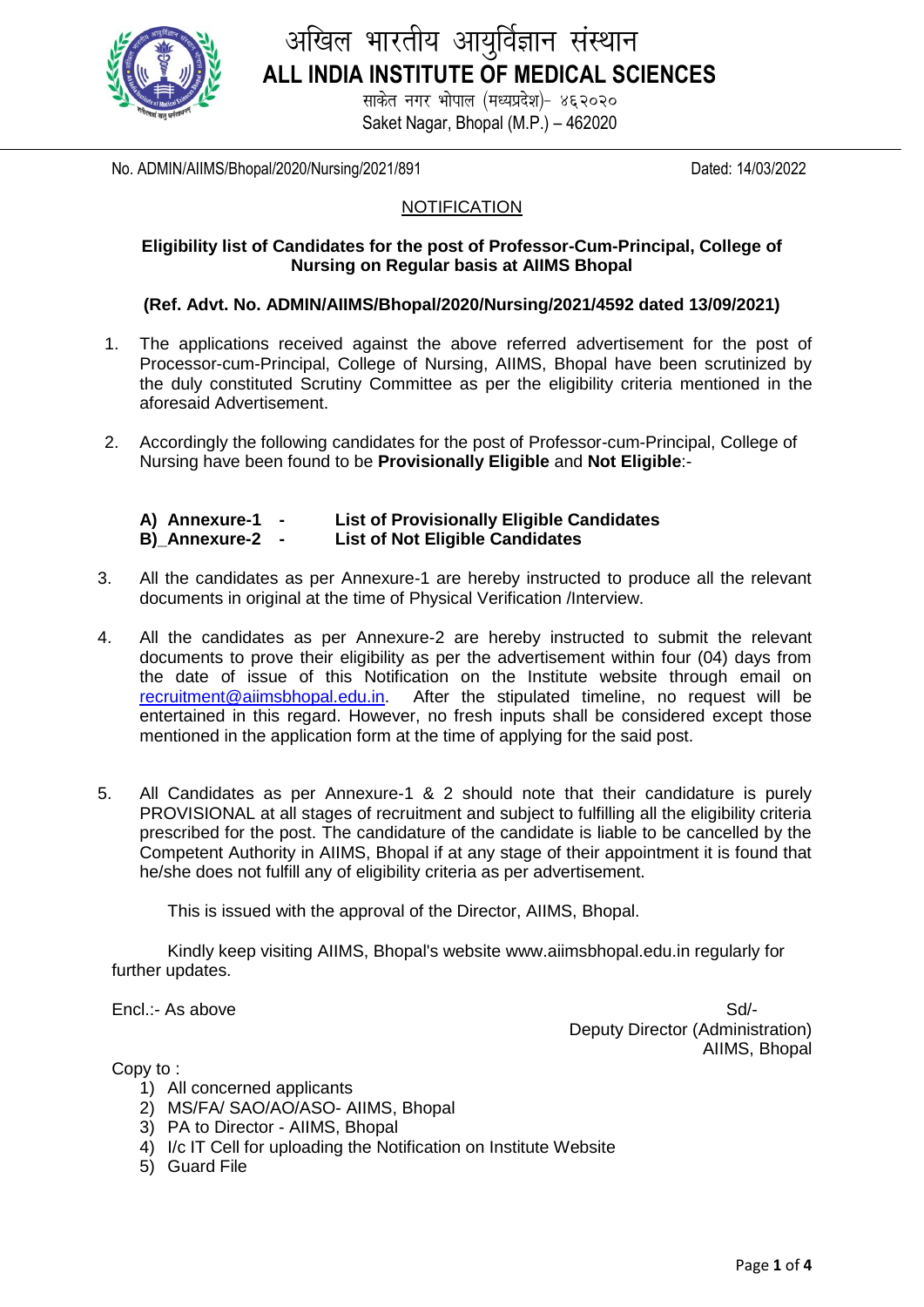### **List of PROVISIONALLY ELIGIBLE Candidates**

| Sr.<br>No. | <b>Applicant Name</b>     | <b>Category</b>  | <b>Remarks</b>                                                 |
|------------|---------------------------|------------------|----------------------------------------------------------------|
| 1.         | Dr. Madhusoodan           | <b>UR</b>        | verification<br>of<br>Subject<br>to<br>Documents.              |
| 2.         | Dr. Jalpana Adhikary      | <b>UR</b>        | verification<br>of<br>Subject<br>to<br>Documents.              |
| 3.         | Dr. Monika David          | <b>UR</b>        | verification<br>Subject<br>of<br>to<br>Documents.              |
| 4.         | Dr. Rajesh Kumar          | <b>UR</b>        | verification<br>Subject to<br>of<br>Documents.                 |
| 5.         | Dr. Smriti Arora          | <b>UR</b>        | of<br>verification<br>Subject<br>to<br>Documents.              |
| 6.         | Dr. Seema Yadav           | <b>OBC</b>       | Subject to submission of NOC<br>and verification of documents. |
| 7.         | Dr. Renju Sussan Baby     | <b>UR</b>        | Subject to submission of NOC<br>and verification of documents. |
| 8.         | Dr. Rajeev Singh          | <b>UR</b>        | of<br>verification<br>Subject<br>to<br>Documents.              |
| 9.         | Dr. Maxie Martis          | <b>UR</b>        | Subject to submission of NOC<br>and verification of documents. |
| 10.        | Dr. Srinivasan G.         | $\overline{OBC}$ | verification<br>Subject to<br>of<br>Documents.                 |
| 11.        | Ms. Jyoti Bala            | <b>OBC</b>       | Subject to submission of NOC<br>and verification of documents. |
| 12.        | Dr. (Prof.) Manisha Gupta | <b>UR</b>        | of<br>Subject<br>verification<br>to<br>Documents.              |
| 13.        | Ms. P. Kasthuri           | <b>OBC</b>       | verification<br>of<br>Subject to<br>Documents.                 |
| 14.        | Ms. Meeta Dutta           | <b>UR</b>        | of<br>verification<br>Subject<br>to<br>Documents.              |
| 15.        | Ms. Reena Kumre           | <b>ST</b>        | Subject to submission of NOC<br>and verification of documents  |
| 16.        | Dr. Shashi Mawar          | <b>SC</b>        | verification<br>of<br>Subject<br>to<br>Documents.              |
| 17.        | Dr. M. Sudhadevi          | <b>OBC</b>       | verification<br>of<br>Subject<br>to<br>Documents.              |
| 18.        | Mr. Hansmukh Jain         | <b>UR</b>        | verification<br>of<br>Subject<br>to<br>Documents.              |
| 19.        | Dr. Mamta Verma           | <b>OBC</b>       | Subject to submission of NOC<br>and verification of documents. |
| 20.        | Ms. Soney Toppo           | <b>UR</b>        | verification<br>Subject<br>of<br>to<br>Documents.              |
| 21.        | Mr. Kapil Sharma          | <b>UR</b>        | verification<br>of<br>Subject<br>to<br>Documents.              |
| 22.        | Dr. Geetha C              | <b>UR</b>        | verification<br>of<br>Subject<br>to<br>Documents.              |
| 23.        | Dr. R. Danasu             | OBC              | verification<br>Subject<br>of<br>to<br>Documents.              |
| 24.        | Mr. Rajratan              | <b>SC</b>        | Subject to submission of NOC<br>and verification of documents. |
| 25.        | Dr. Mukesh Kumar Ragari   | <b>SC</b>        | Subject<br>verification<br>of<br>to<br>Documents.              |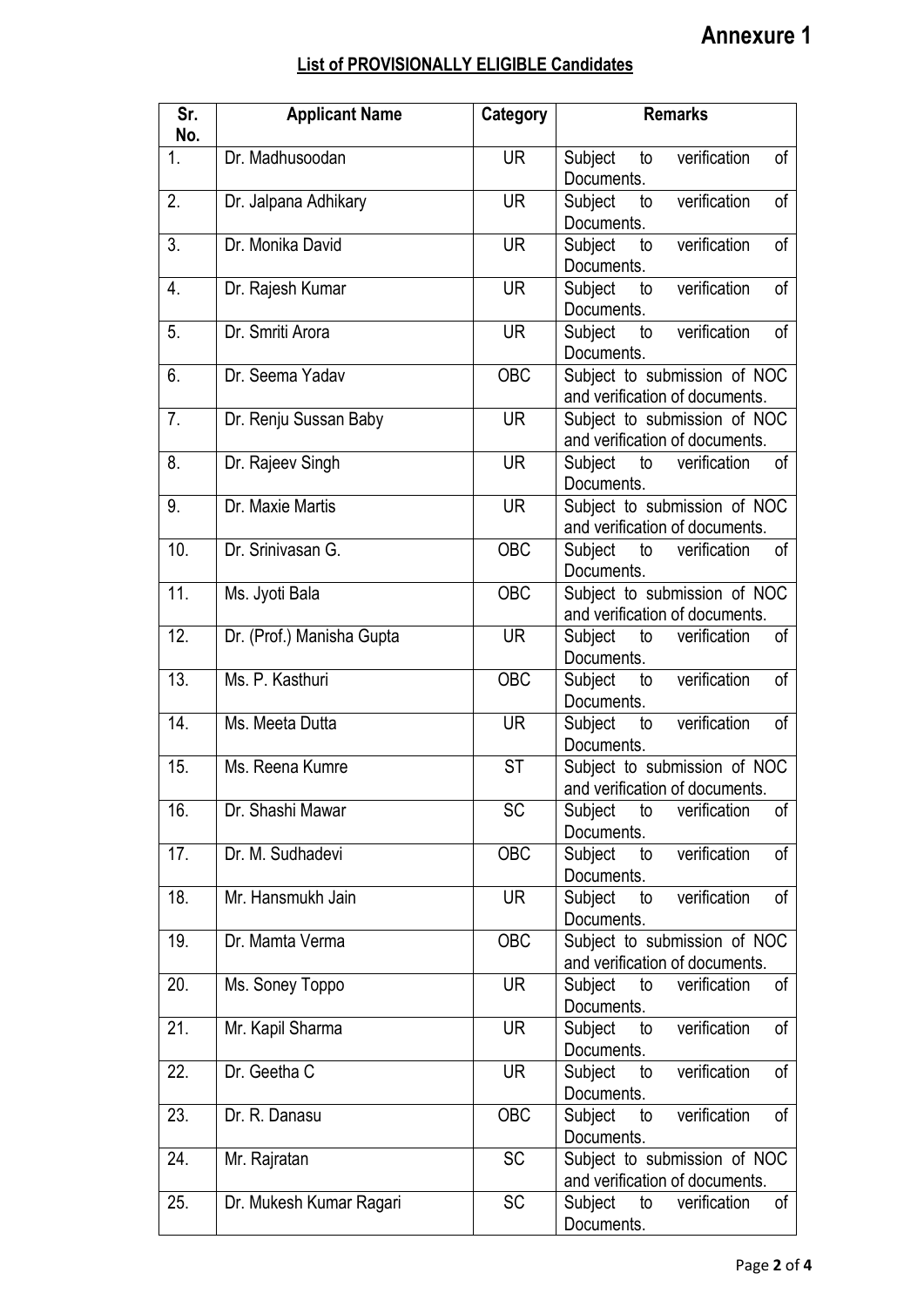| 26. | Dr. Mala Thayumanavan      | <b>OBC</b> | оf<br>Subject to<br>verification |
|-----|----------------------------|------------|----------------------------------|
|     |                            |            | Documents.                       |
| 27. | Dr. Malti Lodhi            | <b>OBC</b> | Subject to verification<br>οf    |
|     |                            |            | Documents.                       |
| 28. | Dr. Sherlin P.K.           | <b>UR</b>  | Subject to verification<br>οf    |
|     |                            |            | Documents.                       |
| 29. | Dr. Anurag Bhai Patidar    | <b>OBC</b> | Subject to submission of NOC     |
|     |                            |            | and verification of documents.   |
| 30. | Dr. Lily Podder            | UR.        | Subject to submission of NOC     |
|     |                            |            | and verification of documents.   |
| 31. | Dr. Kakade Sangeeta Joseph | <b>UR</b>  | of<br>Subject to verification    |
|     |                            |            | Documents.                       |
| 32. | Dr. Rakesh Sharma          | <b>OBC</b> | Subject to verification<br>оf    |
|     |                            |            | Documents.                       |
| 33. | Ms. Dharitri Swain         | <b>UR</b>  | Subject to submission of NOC     |
|     |                            |            | and verification of documents.   |